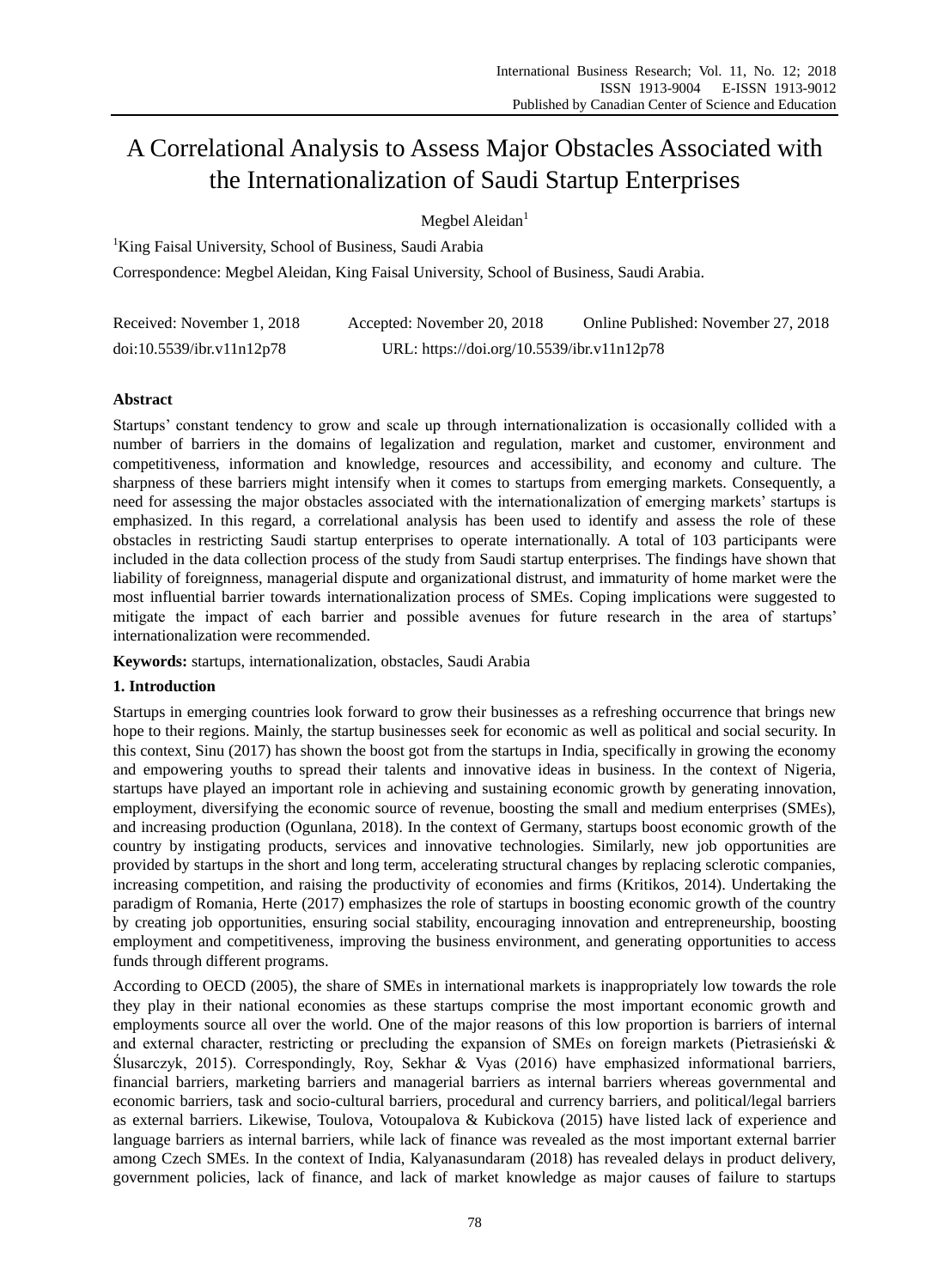internationalization. Similarly, these startups lack time to realize product development, revenue realization, market growth, government policy leverage and personal characteristics, which causes into the failure of internationalizing their activities. In the context of Lithuanian startups, Sekliuckiene (2013) company's size, lack of knowledge, lack of financial resources, inability to contact to distributors and customers, lack of experience, company's scale as internal barriers for internationalization. On the contrary, bureaucratic problems and processes, intensive competition, verbal and nonverbal language differences, geographical distance, problematic communication with overseas customers, cultural differences in particular areas, national and target market regulations, and licenses and approvals on activities are revealed as external barriers for internationalization. Severe financial conditions and labor market constraints are considered as major external barriers for internationalization among German startups (Arndt, Buch & Mattes, 2009). Likewise, tariff and non-tariff barriers, exchange rates, limited resources and funds, and foreign government customs and restrictions are revealed as barriers for internationalization (Patmore & Haddoud, 2015).

For Saudi Arabia (the country in which this study took place), different practices were witnessed as compared to the Western context, resulting in limited contribution of Saudi SMEs to national GDP (Azyabi, 2013). According to Babagi (2017), the contribution of Saudi SMEs can be proportionally higher if they overcome their encountered challenges. Alharbi (2014) has revealed lack of financial, institutional, marketing, development, educational, and legal services support as obstacles to the success and growth of Saudi startups.

#### *1.1 Contribution of the Study*

From an internationalization perspective, no previous and existing studies managed to provide empirical evidences on the internationalization of Saudi startups and its associated barriers. Meaning that the current study is considered to be first to empirically investigate the obstacles or barriers to internationalization for Saudi Arabia startups. Therefore, this study is required to provide Saudi startups' decision makers with explanations and implications on the potential role played by obstacles in restricting the stimulation of their companies' internationalization and ways to cope with them.

# **2. Literature Review and Hypotheses Development**

International penetration for small and medium startup companies has been enabled through globalization to offer long-term competitive advantage. However, such penetration of foreign markets is usually hindered by a series of obstacles, which ultimately prevents these startups from internationalizing their activities.

# *2.1 Lack of Owners' International Experience*

The lack of owners' experience towards internationalization activities is an utterly negligible subject towards the success of startups. Correspondingly, the owners who operate their businesses without having an exposure to international experience and knowledge are likely to not successfully internationalize the activities of their startup firms (Chachar, 2013). Chelliah et al (2010) revealed that lack of international experience of firms' owners is the major weakness towards the internationalization activities of their firms. Likewise, Wang et al (2007) have stated that lack of international experience and knowledge of owners is detrimental to strategic execution and internationalizing activities in small and medium businesses. Similarly, Hutchinson et al (2009) have stated that lack of experience and knowledge of startups' owners hinders internationalization and usually prevents them to convey the distinctive qualities and image of a product or a service to consumers overseas. The following hypothesis is developed to validate the lock of owners' international experience on the internationalization of their startups;

# *H1: Lack of owners' international experience prevents the internationalization of their startups' activities.*

#### *2.2 Lack of Funds*

Finance is observed as important part of the development ability of startups and it is stated as a holding element of an enterprise. Funds allow enterprise to grow and nurture the needs to invest in different areas; for instance, increased capacity, updated technology and market development. However, lack of funding is considered as another important barrier towards the internationalization of startups and; therefore, these entities are not able to develop their ability to sustain in a well-established market (Eriksson, 2017). Abdin (2016), argued that startups are often low investment firms as they do not have accessible and available funds to operate trade of their own cost. Due to limited access to institutional funds, these entities lack to utilize financial when they penetrate foreign markets. According to the report of OECD (2017), access to funds in the suitable and proportionate forms is hindered by a range of demand and supply obstacles for several startups. For instance, credit constraints, and lack of collateral and fixed costs are major obstacles of financing. Correspondingly, Fuentes (2017) has reported that 67% of SMEs in the form of startups failed to internationalize their activities due to lack of funding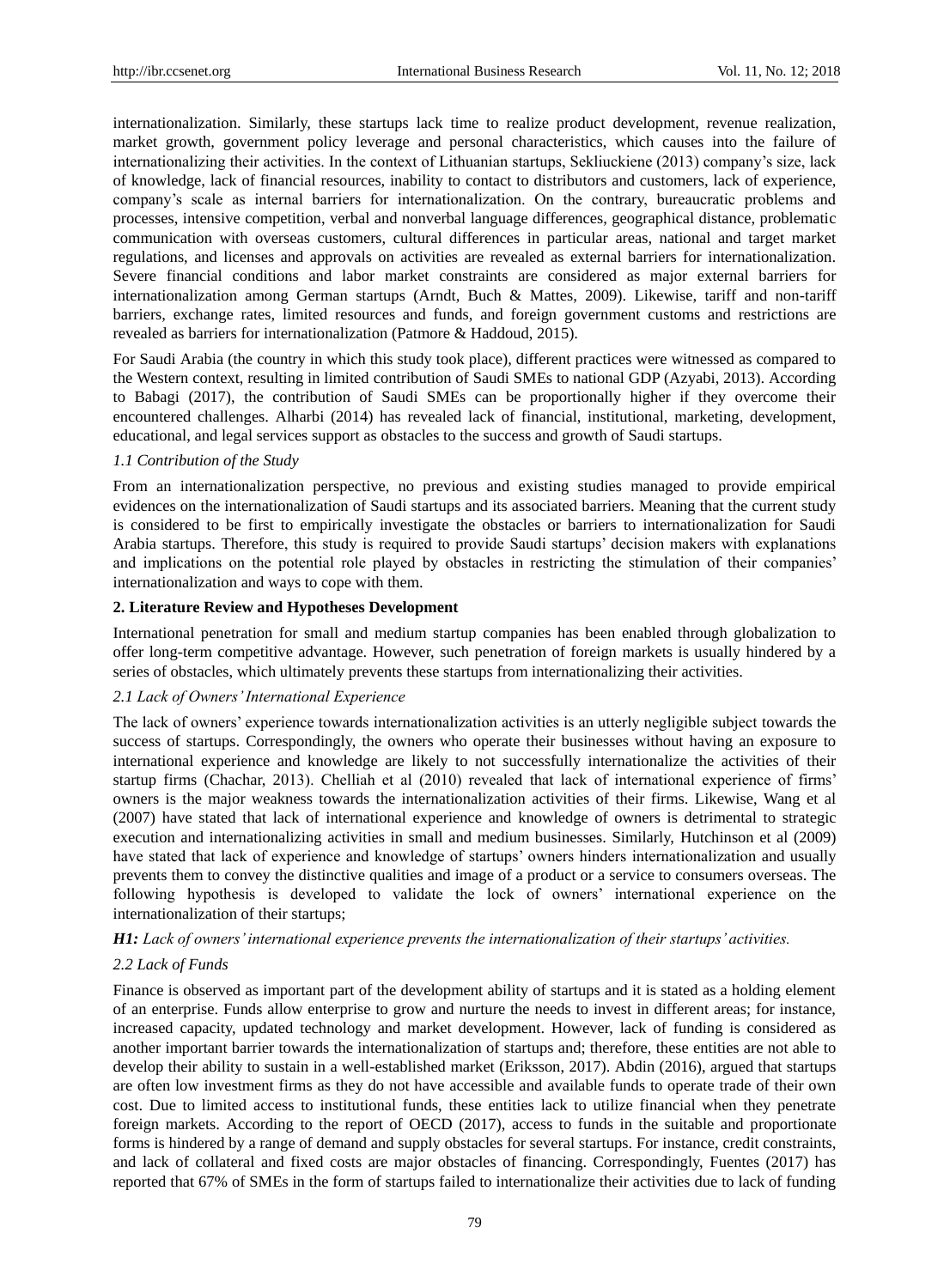or financial resources. Based on the aforementioned discussion, this study has proposed following hypothesis;

*H2: Lack of funds affects the internationalization of startups.*

# *2.3 Immaturity of Home Market*

Entrepreneurs need to switch their operations out of their home market for internationalization to take place. It has been emphasized that a firm possess its ownership advantages and constitutes its own character from its home market. This implies that a startup as a learning organization is required to initiate its processes in a home market that is characterized by its maturity and its ability to foster the disruptive and innovative dynamic capabilities of its newly established ventures. According to Anna and Ida (2017), the immaturity of home market can hamper or decelerate the internationalization of startups. Correspondingly, Karlsson and Rydqvist (2017) have revealed that the immaturity of the startups' home markets may encourage them to move towards similar immature markets and adapt their internationalization activities accordingly, which ultimately might negatively affect their strategic expansion plans in their industry. The immaturity of the startup sector in a specific home market, with limited possibilities of spillover and exchange of advanced and sophisticated knowledge among the startups might lead them to ignore market-seeking opportunities outside of their home market. This can be converted into the following hypothesis;

#### *H3: Immaturity of home market negatively affects the internationalization of startups.*

#### *2.4 Depth and Size of Home Market*

The choice of startups to internationalize in foreign markets is based on the situational motivators such as size, dimension, and excess capacity, depth of market, unsolicited orders and common market membership. Likewise, capabilities of startups such as their size and scale are developed with a long-lasting perspective. This makes it vital for startups to screen its home market first and develop their capabilities through exploiting the untapped niches within it prior to committing their future overseas (Kozlova, 2014; Stouraitis & Kyritsis, 2016). As a consequence, startups in large and deep home markets may tend to spend a relatively long time domestically before internationalizing their activities in comparison with their counterparts in small home markets for demand purposes. Operating domestically for a sufficient period of time can enhance the capacity of the startup to acquire the size and maturity required for internationalization since the small age and size of the firm are amongst the major uncertainties and barriers that prevent and cause a possible failure (Yener, Doğruoğlu & Ergun, 2014; Baranovskaja, 2015; Kozlova, 2014; Stouraitis & Kyritsis, 2016). The following hypothesis is developed to detect the impact of the depth and the size of the home market on internationalization;

# *H4: The extended depth and the large size of home market negatively affect the internationalization of its startups.*

#### *2.5 Weak Absorptive Capability*

It has been indicated that early startups can rapidly learn and grow in international markets as compared to older entrants, but they might probably lack international knowledge or merely have narrow skill foundation. For instance, new internationalizers have limited learning about markets and competition as compared to their established competitors. It has been argued that early internationalizers have limited operational experience if they internationalize at an early age. Thereby, startups require a suitable level of absorptive capacity to comprehensively benefit from the learning advantage of internationalization. Early internationalization cannot bring performance advantages as internationalization exposes a firm to uncertainties and risks (Castro Abancens & Cepeda-Carrión, 2016; Saeedi, 2014; Aljanabi, Noor & Kumar, 2014; Onwuzuligbo & Hurmelinna-Laukkanen, 2017; Wu & Voss, 2015). Startups with firm absorptive capacity can incorporate and access novel ideas and approaches as well as can robustly position themselves in the host country. Therefore, we propose the following hypothesis;

*H5: Weak absorptive capacity can hamper or prevent internationalization of startups.*

# *2.6 Managerial Dispute and Organizational Distrust*

The internationalization decision is commonly based on the perceptions about the external and environment actors as compared to organization-related perceptions. Due to diverse and probably negative perceptions concerning internationalization and choice of the foreign market, startups' owners and management personnel might enter into a dispute that is characterized by mutual distrust. Decisions pertaining to internationalization, choice of host country and mode of entry are entirely based on perceptions about managerial preferences. This is resulted in differences in perceptions on other aspects of the internationalization like assessment of external opportunities, partners of performance, growth pressures, and fulfillment of the changing needs in the foreign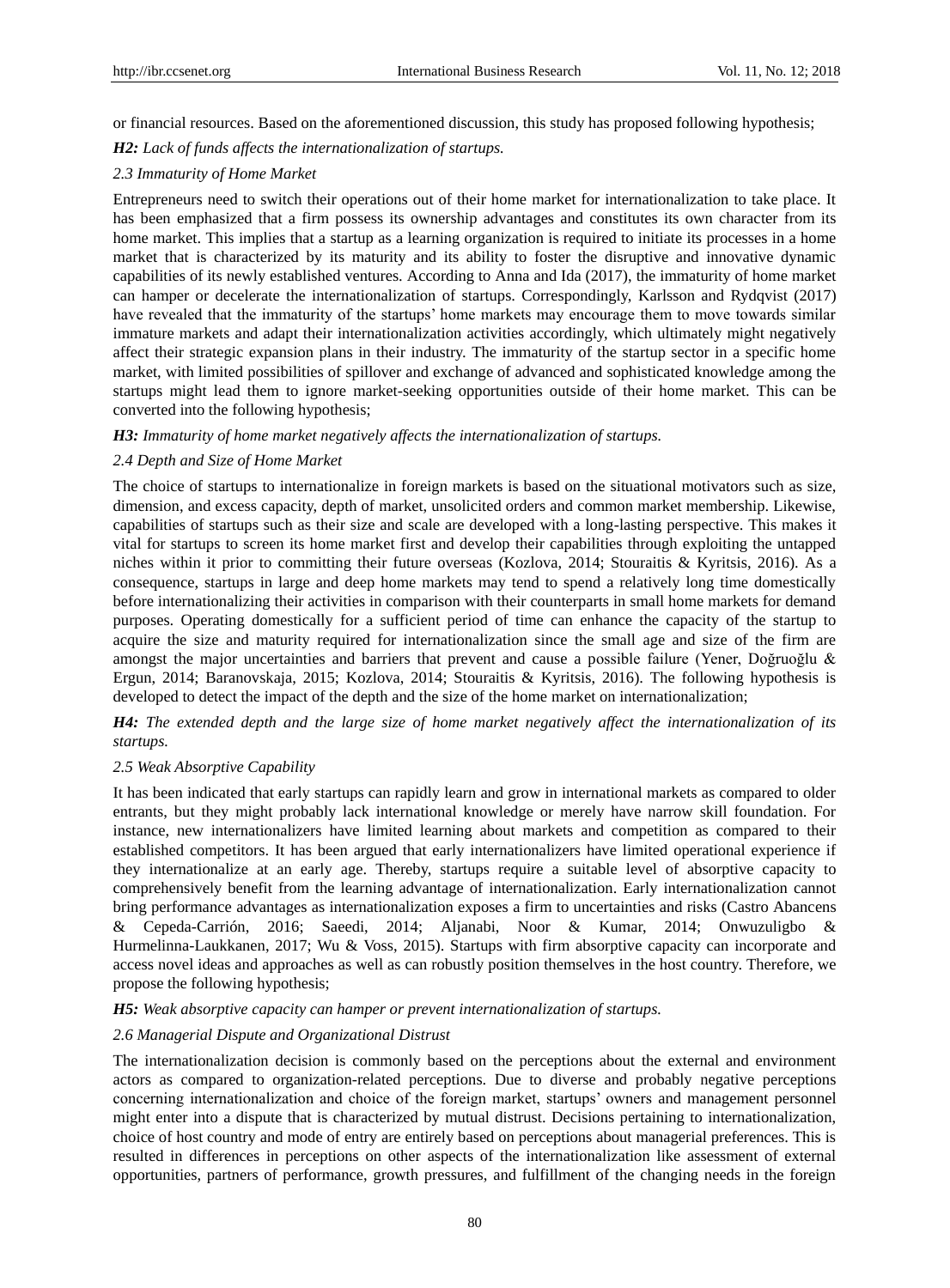markets. All these factors ultimately lead to the occurrence of managerial dispute and organizational distrust towards internationalization (Ruigrok & Wagner, 2003; Mupemhi, Duve & Mupemhi, 2013; Amann, 2003; Agndal, 2004; Sieler, 2008). Therefore, the following hypothesis is worth of validation;

*H6: Managerial dispute and organizational distrust directly affects the internationalization decision of startups.*

## *2.7 Liability of Foreignness*

Many studies have shed light on the phenomenon of internationalization and its inevitable consequences. Competing in a foreign market makes it imperative for firms, notably, startups to encounter the hazard of the liability of foreignness (LOF) and its associated risks (Zhou & Guillen, 2016). As an outcome of the severe effect of these risks, many startups tend to intentionally neglect the option of going international, especially if they are uncertain about their ability to overcome the liability of foreignness (Kaiser & Sofka, 2006). Firm based LOF, on the other hand, derives from firm-specific characteristics including ownership structure, firm-specific resources, learning, and network based linkages such as affiliation to a business group (Johanson and Vahlne, 2009; Petersen and Pedersen, 2002). Stated differently, the magnitude of LOF that different firms face in a given market will vary based on certain firm specific characteristics. Furthermore, we argue that both the environmentally-derived and firm based LOF are different for emerging We following hypothesis;

*H7: Liability of foreignness discourages startups to internationalize their activities.*

# *2.8 Relocation of Employees Overseas*

For startups, human resources are the backbone of the organization and the drive behind the successes of the business. Therefore, startups with the desire to internationalize usually tend to relocate their key employees to the target foreign market (Vineburgh, 2010). This tendency is relied on two facts, represented in the limited staff startups usually have, especially at their early stages and the strategic importance of the first generation of their employees given into account their contribution to the initiation of the business (Wu & Voss, 2015). This makes startups forced to relocate some of those key employees to the overseas market to ensure a successful launch of their business there. However, the decision of relocation staff overseas might be collided with intense resistance by the selected staff for personal reasons and preferences and it can entail a number of unaffordable costs (Stouraitis & Kyritsis, 2016). This eventually may lead the startups to reconsider their decision and postpone the internationalization process to a later stage of their life. This decision can be validated using the following hypothesis;

*H8: Relocation of employees overseas can postpone the internationalization of startups.*

#### **3. Methodology**

A quantitative study was conducted through the use of structured questionnaires. The questionnaire survey used in this study was designed for owners and CEOs of startup enterprises. The startup enterprises that had 249 employees or less were chosen for the study. The questionnaires were distributed to start-up enterprises in the cities of Riyadh Region and Eastern Region of Saudi Arabia. The survey was conducted on 170 respondents; however, responses were received from 103 owners and/or CEOs of startups. The questionnaire was designed in English but was translated into Arabic by certified translation services for clarification purposes. To maintain a high degree of accuracy, the translation process was checked by the professionals at the King Faisal University Translation Center.

The content of the questionnaire was developed according to the barriers that prevent/hamper/postpone the startup enterprises from going international and investing overseas. The questionnaire was divided into two parts; the first part is designed to collect information about the company size, sector and years of experience. The second part comprises of questions that investigate the major barriers faced by the startup enterprises in the process of internationalization. These barriers include lack of owners' international experience, lack of funds, immaturity of home market, depth and size of home market, weak absorptive capability, managerial dispute and organizational distrust, liability of foreignness, overseas relocation of employees. The data gathered through the questionnaires was analyzed statistically using Statistical Package of Social Sciences (SPSS) version 20.0. Descriptive and inferential statistics have been used to analyze the collected data.

#### **4. Results**

The results are presented on the basis of startup enterprises' responses toward barriers, and obstacles associated to internationalization. The profile of these enterprises is presented in Table 1. As per the findings, 57.1% startup enterprises were micro-size enterprises who employ 0-9 employees, 25.3% startup enterprises were small enterprises who employ 10-49 employees while 17.6% companies were medium enterprises, employed 50-249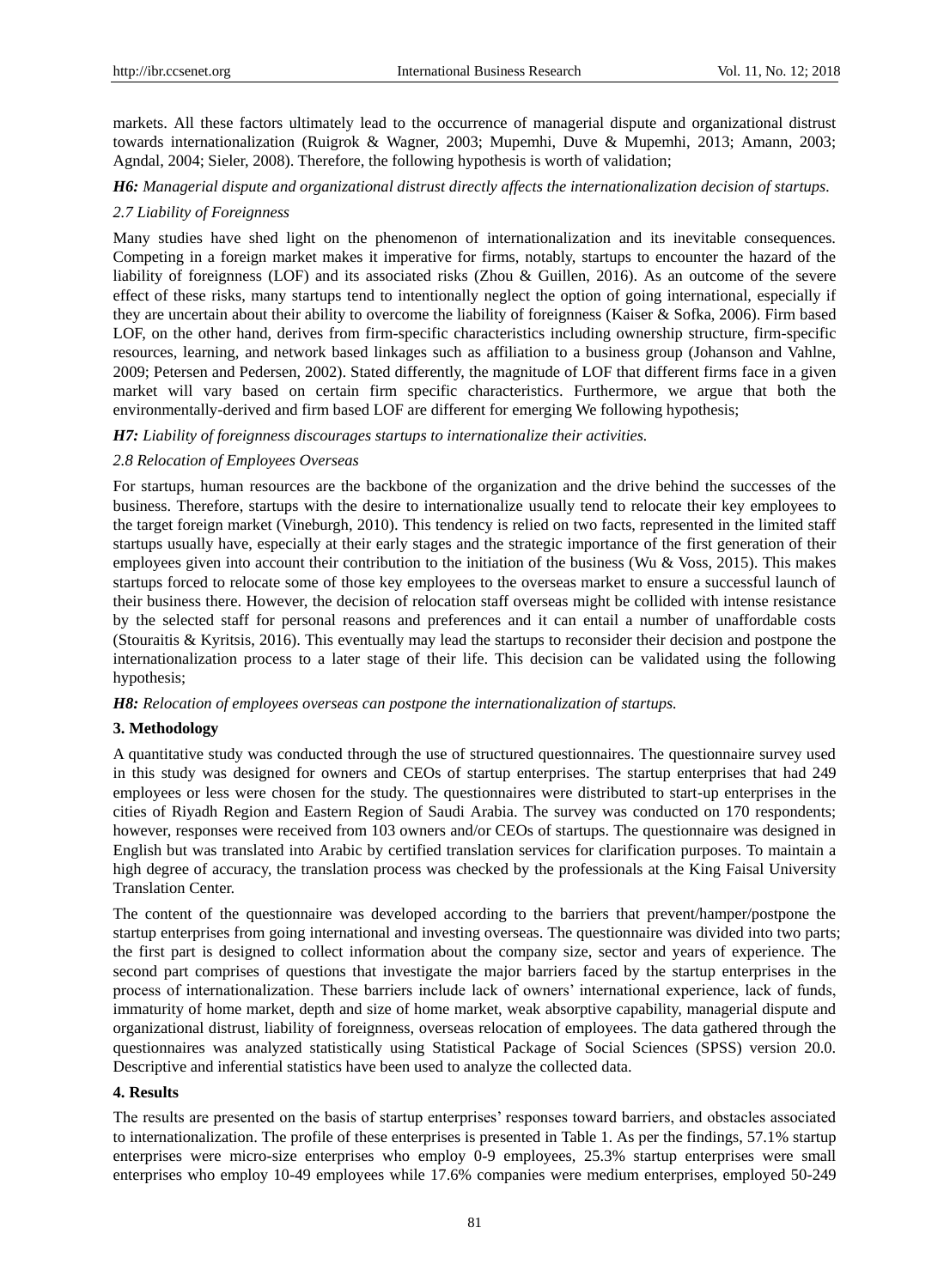people. Mostly startups have 4-5 years of experience (46.4%) while 40% startup firms have 0-3 years of experience. A total of 47.1% startups belong to information and communication services sector, 30.6% startups belong to logistic services sector, 15.9% startups belong to retailing sector, and 6.5% startups belong to wholesaling sector.

|                     |                           | N  | %    |
|---------------------|---------------------------|----|------|
| Company size        |                           |    |      |
|                     | $0-9$                     | 59 | 57.1 |
|                     | 10-49                     | 26 | 25.3 |
|                     | 50-249                    | 18 | 17.6 |
| Years of Experience |                           |    |      |
|                     | $0-3$ years               | 41 | 40   |
|                     | 4-5 years                 | 47 | 46.4 |
|                     | $6+$                      | 15 | 13.5 |
| Sector              |                           |    |      |
|                     | Logistic services sector  | 31 | 30.6 |
|                     | Retailing sector          | 21 | 15.9 |
|                     | Information<br>and        | 48 | 47.1 |
|                     | communication<br>services |    |      |
|                     | sector                    |    |      |
|                     | Wholesaling sector        | 3  | 6.5  |







Figure 1 shows the obstacles faced by Saudi startup enterprises toward internationalization. As per the findings, immaturity of home market was rated as the most affective barrier faced by Saudi startup enterprises toward internationalization followed by liability of foreignness, managerial dispute and organizational distrust, weak absorptive capability, depth and size of home market, and overseas relocation of employees.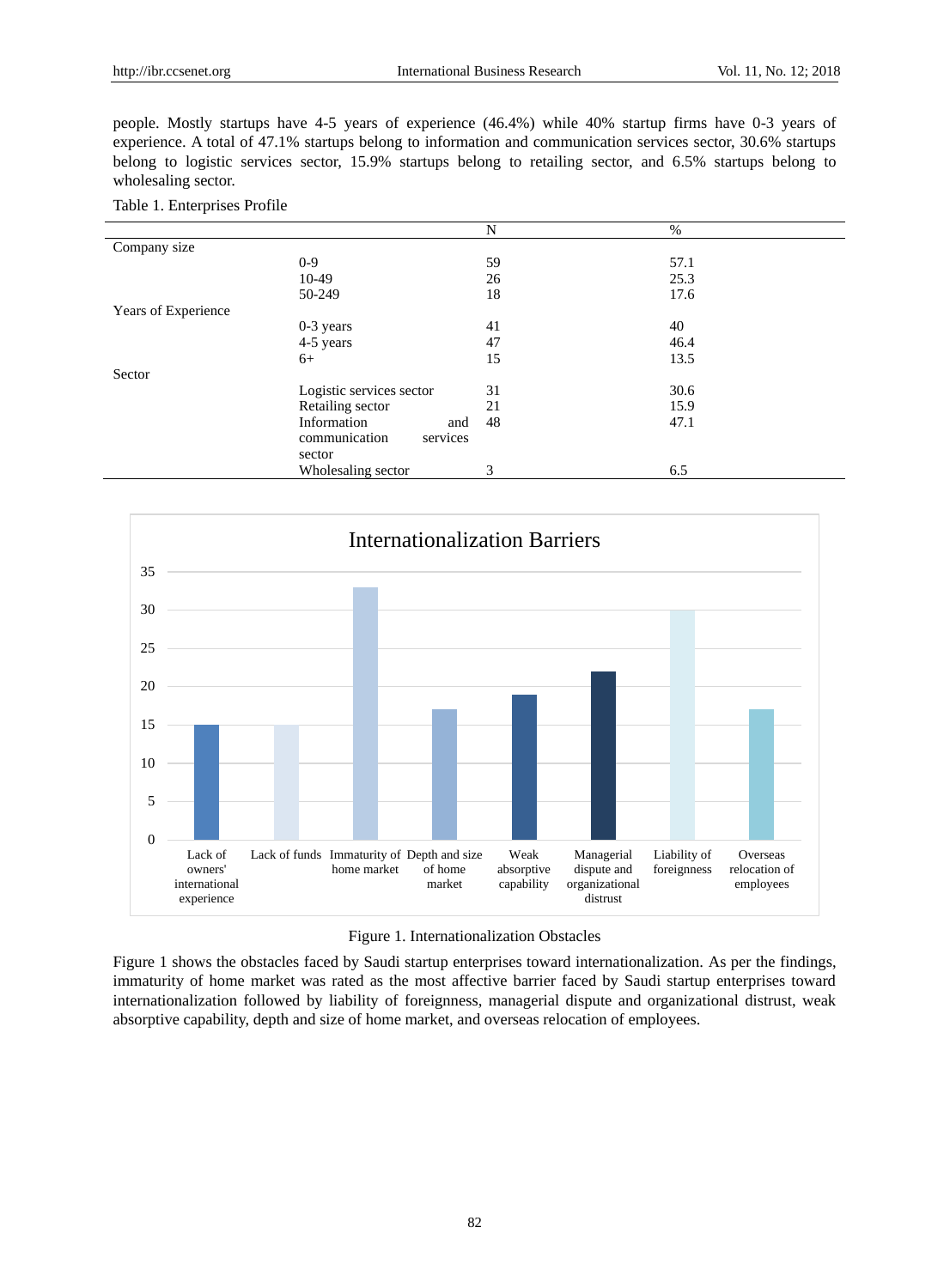|       |         | Barriers Affecting Internationalization |      |         |      |         |            |          |                |       |
|-------|---------|-----------------------------------------|------|---------|------|---------|------------|----------|----------------|-------|
|       |         | Lack of                                 | Lack | Immatu  | Dept | Weak    | Manageri   | Liabilit | Overse         | p-val |
|       |         | owners'                                 | of   | rity of | h    | absorp  | al dispute | y of     | as             | ue    |
|       |         | internati                               | fund | home    | and  | tive    | and        | foreign  | relocati       |       |
|       |         | onal                                    | S    | market  | size | capabil | organizati | ness     | on of          |       |
|       |         | experien                                |      |         | of   | ity     | onal       |          | employ         |       |
|       |         | ce                                      |      |         | hom  |         | distrust   |          | ees            |       |
|       |         |                                         |      |         | e    |         |            |          |                |       |
|       |         |                                         |      |         | mark |         |            |          |                |       |
|       |         |                                         |      |         | et   |         |            |          |                |       |
| Comp  | $0 - 9$ | $\Omega$                                |      | 24      |      | 3       | 11         | 15       | 4              | 0.02  |
| any   |         | $0.0\%$                                 | 1.6% | 40.6%   | 1.6% | 5.5%    | 18.6%      | 25.4%    | 6.7%           | 8     |
| Size  | $10-4$  |                                         | 3    | 4       | 2    |         | 8          | 5        | $\overline{c}$ |       |
|       | 9       | 3.8%                                    | 12.0 | 15.3%   | 7.6% | 3.8%    | 30.7%      | 19.2%    | 7.6%           |       |
|       |         |                                         | $\%$ |         |      |         |            |          |                |       |
|       | $50-2$  |                                         | 2    | 3       |      |         | 3          | 3        | 4              |       |
|       | 49      | 5.5%                                    | 11.5 | 16.6%   | 5.5% | 5.5%    | 16.6%      | 16.6%    | 22.2%          |       |
|       |         |                                         | $\%$ |         |      |         |            |          |                |       |
| Total |         | 3                                       | 5    | 31      | 3    | 3       | 25         | 23       | 10             |       |
|       |         | 100.0%                                  | 100. | 100.0%  | 100. | 100.0   | 100.0%     | 100%     | 100%           |       |
|       |         |                                         | 0%   |         | 0%   | %       |            |          |                |       |

Table 2. Startup Enterprises towards Internationalization Barriers

Table 2 has presented the perception of startup enterprises towards internationalization barriers. The findings have shown that immaturity home market was the most influential barrier towards internationalization process of micro enterprises followed by managerial dispute and organizational distrust, and liability of foreignness. Similarly, managerial dispute and organizational distrust, liability of foreignness, and immaturity of home market were the most influential barriers affecting the internationalization process of small enterprises. In contrast, overseas relocation of employees, managerial dispute and organizational distrust, liability of foreignness, and immaturity of home market were the influential barriers affecting the internationalization process of medium enterprises. Furthermore, the results of chi-square statistics showed a significant and positive affect of internationalization barriers on the internationalization process of Saudi startup enterprises.

Table 3. Company's perception towards Internationalization Obstacles

|         |           | <b>Obstacles</b> |                |                |                |                |                |          |         |       |
|---------|-----------|------------------|----------------|----------------|----------------|----------------|----------------|----------|---------|-------|
|         |           | Lack of          | Lack           | Immatu         | Dept           | Weak           | Manageri       | Liabilit | Relocat | p-val |
|         |           | owners'          | of             | rity of        | h              | absorpt        | al dispute     | y of     | ion of  | ue    |
|         |           | internati        | fund           | home           | and            | ive            | and            | foreign  | employ  |       |
|         |           | onal             | S              | market         | size           | capabil        | organizati     | ness     | ees     |       |
|         |           | experien         |                |                | of             | ity            | onal           |          |         |       |
|         |           | ce               |                |                | hom            |                | distrust       |          |         |       |
|         |           |                  |                |                | e              |                |                |          |         |       |
|         |           |                  |                |                | mark           |                |                |          |         |       |
|         |           |                  |                |                | et             |                |                |          |         |       |
| Years   | $0 - 3$   | $\overline{4}$   | 12             | 9              | 2              |                | $\overline{4}$ | 8        |         | 0.04  |
| of      | yea       | 9.7%             | 29.1           | 21.9%          | 4.8%           | 2.4%           | 9.7%           | 20.0%    | 2.4%    | 6     |
| experie | rs        |                  | $\%$           |                |                |                |                |          |         |       |
| nce     | $4 - 5$   | $\overline{4}$   | 3              | 5              | 3              | $\overline{4}$ | 11             | 8        | 9       |       |
|         | yea       | 8.5%             | 6.3%           | 10.9%          | 6.3%           | 8.5%           | 23.4%          | 17.0%    | 19.1%   |       |
|         | rs        |                  |                |                |                |                |                |          |         |       |
|         | $5+$      |                  | $\overline{0}$ | $\overline{4}$ | $\overline{c}$ |                | 5              |          |         |       |
|         | yea       | 6.6%             | $0.0\%$        | 26.6%          | 13.3           | 6.6%           | 33.3%          | 6.6%     | 6.6%    |       |
|         | <b>rs</b> |                  |                |                | $\%$           |                |                |          |         |       |
| Total   |           | 8                | 7              | 24             | $\overline{4}$ | 6              | 29             | 20       | 5       |       |
|         |           | 100.0%           | 100.           | 100.0%         | 100.           | 100.0          | 100.0%         | 100.0%   | 100.0   |       |
|         |           |                  | 0%             |                | $0\%$          | %              |                |          | %       |       |

Table 3 presents the company's perception towards obstacles associated to internationalization. As per the findings, lack of funds, immaturity of home market, and liability of foreignness were the most common barriers affecting the internationalization process of enterprises with 0-3 years of experience. In the same vein, managerial dispute and organizational distrust, relocation of employees and liability of foreignness were the barriers to internationalization for enterprises with 4-5 years of experience. In contrast, managerial dispute and organizational distrust, immaturity of home market, and depth and size of home market were the barriers to internationalization for enterprises with 5+ years of experience.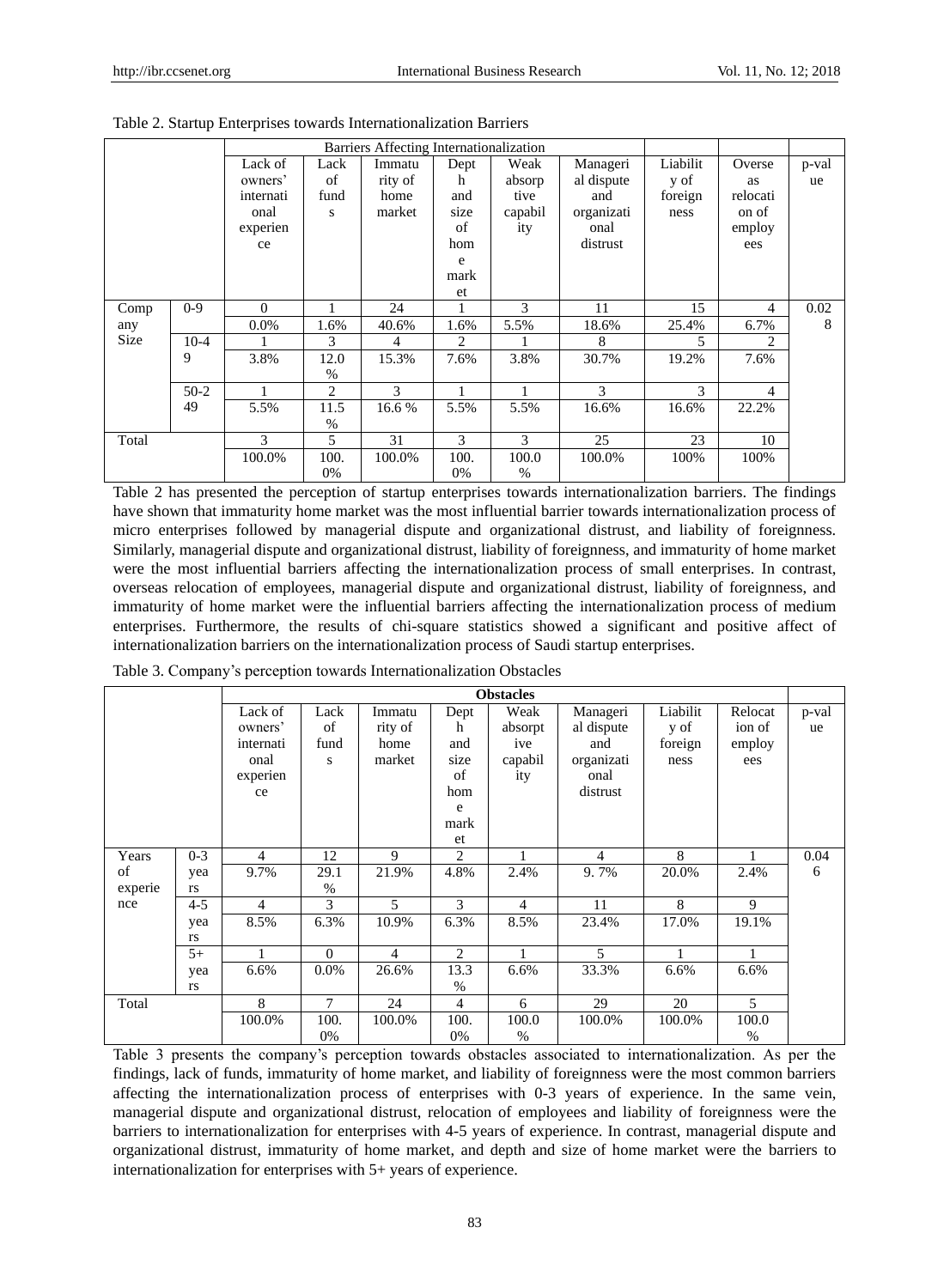## **5. Discussion**

#### *5.1 Lack of Owners' International Experience*

The skills, experience and operating behavior of private business owners that were successful under communism were not compatible with the free market environment after the transition, negatively affecting their ability to compete with foreign investors as well as with new start-ups.

The concept of "the learning advantage of newness" within organizational learning theory (Autio et al., 2000) might also be useful in explaining the internationalization patterns of entrepreneurial start-ups during periods of transition. This concept suggests that newly established firms demonstrate greater flexibility than older ones, allowing them, in this case, to assimilate knowledge on international markets more efficiently. However, even this theory may not outweigh all the impediments of internationalization that result from an unstable institutional environment and the absence of specialized knowledge and skills, particularly during the initial phases of transition.

Although this barrier does not entail a great significance when it comes to startups' internationalization according to the results of the current study and in opposition to what Kubickova et al (2014) found, startups still need to consider to develop international experiences of their decision makers prior to their potential internationalization. A possible way to develop these experiences without a direct engagement in the international market is through developing "arm-length relationships" with actors in that market via contractual agreements.

#### *5.2 Lack of Funds*

Lack of funds is emerged as an influential barrier affecting the internationalization of Saudi startups. However, this study fails to show that Saudi startups fail to internationalize their activities due to lack of funds. This indicates that entrepreneurs are likely to rely on external financing when there is a lack of in-house resources (Mann & Sanyal, 2010). Therefore, it is important for startups to acquire make sure that they have different financing options in their target foreign markets increase their chances of having a successful and sustainable international experience. Secondly, venture capital might be one of these options when it comes to maximizing the return of startups' investment in the foreign market. Lastly, the management and decision-making process of the startups can be also affected from the accumulation of fund from friends and family sources.

#### *5.3 Immaturity of Home Market*

The findings have shown a higher extent of influence of immaturity of home market as a barrier to internationalization in Saudi Arabia. This finding has been supported by previous studies and reported that the entrepreneurial ecosystem is the main factor affecting the internationalization of small and medium enterprises (SMEs) (Toulova, Votoupalova & Kubickova, 2015; Stouraitis & Kyritsis, 2016; Pietrasieński & Ślusarczyk, 2015). Similarly, constraints and voids in firms afflict the emerging markets, which also lead to immature home markets (Prashantham & Yip, 2017). The consequence of such barrier will be resulted in the form of poor access to reliable information, unsound governance, and weak property rights. Thereby, competition is lacking in fair play and can be potentially dysfunctional. The development of trusting relationships and institutions will be weakened through unreliable and unnecessary enforcement activities (Andens& Pendegraft, 2016). Multinational startups identify high-quality startups due to the lack of robust entrepreneurial ecosystem rather than their counterparts in mature markets. The resources or legitimacy lack among emerging economies to seek access to multinational corporations. Therefore, following propositions have been made to overcome the influence of this barrier. Firstly, the ecosystem, financing, and culture should be included as a three-fold pillar to create an environment for boosting innovation, employment, and growth in startup activities. Secondly, an entrepreneurial culture and financing should be promoted from inception to critical size with a proactive promotion of entrepreneurship and mindset. Mentoring program for startups can be a win-win strategy to train employees according to the culture and activities of international markets.

#### *5.4 Depth and Size of Home Market*

Depth and size of home market are not an important barrier when it comes to the internationalization process as elucidated from the findings. It is important for startup firms to prefer the home market with great depth and large size to accomplish the domestic demand rather than going international. This explains the hesitation of some startups to penetrate the international market within their five years of initiation. However, startups should capitalize on the sophisticated sorts of knowledge and know-how existing in some foreign markets and harness them for the interest of their domestic operations. Therefore, the option of going international should not be overlooked even in the cases of high domestic demand.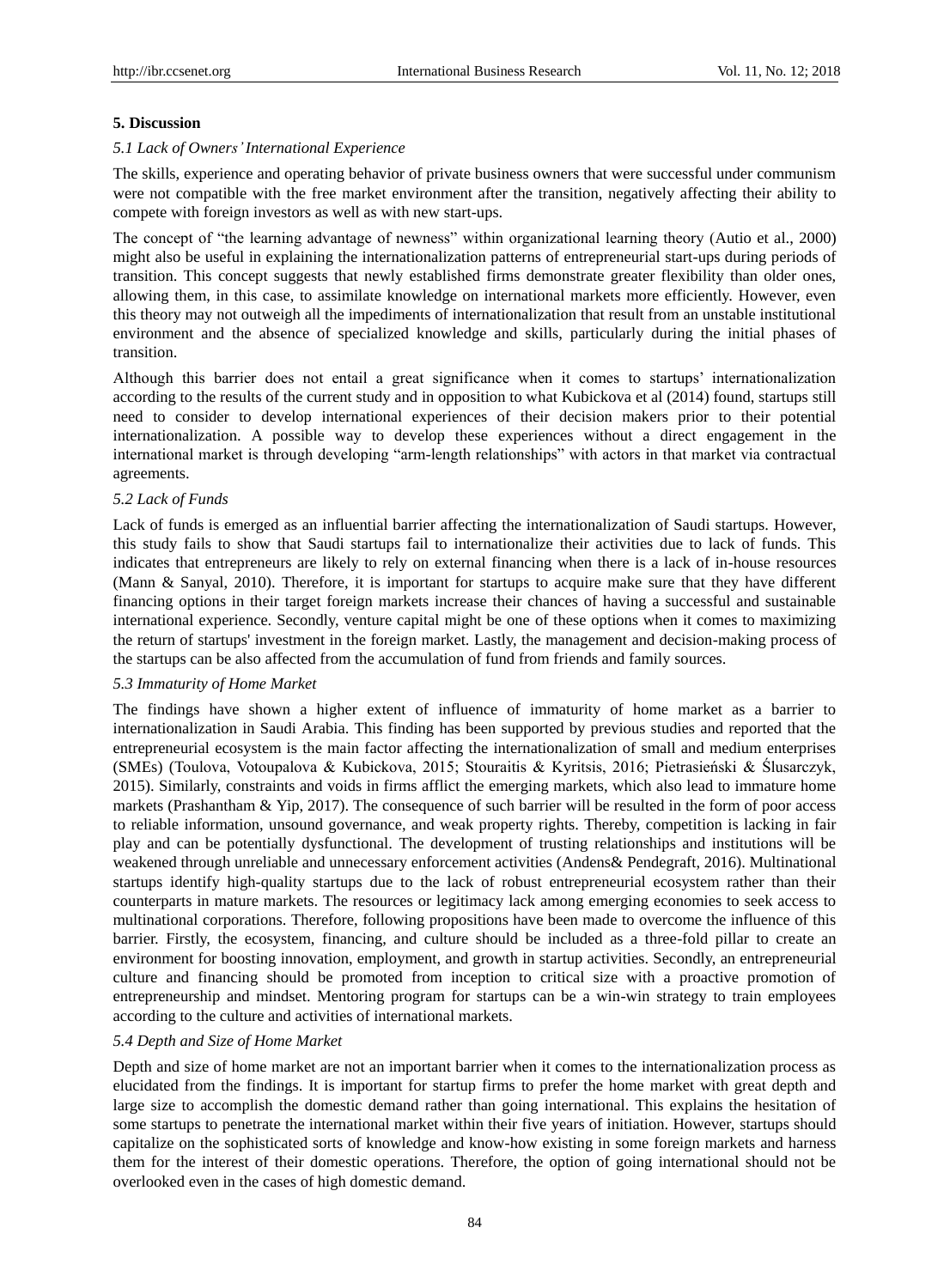# *5.5 Weak Absorptive Capability*

The influence of absorptive capability on the internationalization phase of startups in Saudi Arabia is found to be at a minimal extent. According to Techatassanasoontorn et al (2010), unpredictable changes or unforeseen conditions present within and outside the firms weaken the absorptive capability in dynamic environment. Therefore, the presence of internal and external factors should be triggered to seek the need of learning and integrate new knowledge while internationalizing. Managers should engage themselves in alternative activities that can lessen down the extent of events, which include modifications in technology and innovations, regulations, and poor performance. The potential absorptive capability of the startups can be increased if they invest in their research and development department. By recognizing business opportunities in the absorptive capacity of startups, the decision to enter in the international market of owners can be influenced positively. When integrating new practices, a shift in the perceptions of managers and employees is required that can influence the startups' culture (Onwuzuligbo & Hurmelinna-Laukkanen, 2017).

## *5.6 Managerial Dispute and Organizational Distrust*

The findings of the study have shown that managerial dispute and organizational distrust is another barrier that impede the internationalization process in Saudi Arabia. In this regard, Vineburgh (2010) has asserted that the values, principles, processes, and systems involved in the internationalization phase are disrupted due to managerial dispute and organizational distrust. Therefore, several implications have been proposed to overcome the influence of this barrier specifically in the internationalization phase. Firstly, faculty socialization should be emphasized by owners or leaders to assist employees at managerial level for understanding and internationalizing principles, systems, processes, and values of their firms on a comprehensive level. Secondly, alternative means should be developed by leaders for advancing professional development in spite of the resource constraints that are specifically evident in startup firms. Collaboration between managers and owners at every aspect of the internationalization phase must be a do-able objective to assure the continuation of professional development, even under fiscal exigency.

#### *5.7 Liability of Foreignness*

The findings have indicated that liability of foreignness is amongst the most influential barrier to internationalization after immaturity of home market, and managerial dispute and organizational distrust in Saudi Arabia. This finding has been supported from the findings of Gaur, Kumar & Sarathy (2011) who asserted that the liability of foreignness can be alleviated by managers of internationalizing firms through capitalizing firm-specific and environmental conditions. Therefore, few implications are proposed to support these findings. Firstly, internationalizing firms can focus on particular industry conditions, organizational structure, and internationalization motives with the higher perceived liability of foreignness rather than differences in institutional development when planning to enter in the internationalization phase. Secondly, the environmental factors can be focused such as diversity in cultures and institutions to result in higher liability of foreignness while entering from a position of strength.

# *5.8 Relocation of Employees Overseas*

The findings have shown that relocation of employees overseas was an influential barrier to internationalization but at minimal extent. However, it has been validated that foreign-born employees having knowledge, preferences, price sensitivity, and willingness to trends about their countries of birth can be a potential resource for firms in the internationalization phase (Gould, 1994; Rauch, 1999). The reason behind positive deployment is that the internationalization efforts might be complicated due to flawed, distorted or even false information, and; consequently, augment the internationalization cost. Therefore, one implication to overcome this barrier is to recruit employees from the host countries who share comparable mindsets to their counterparts in the startup's home country. It can be also suggested that, startups might rotate key staff between home and host markets to ensure rigid establishment of their organizational culture in the foreign markets. Furthermore, startups can provide potential deployed employees from the home market with the necessary cultural, organizational and financial support to alleviate or mitigate uncertainties faced by them during the internationalization journey (Hatzigeorgiou & Lodefalk, 2017).

#### *5.9 Strengths and Weaknesses*

The aforementioned findings have presented several strengths of the paper that will add significant insight for future studies and startup enterprises. Firstly, this study is the first to explore the major obstacles associated with the internationalization of Saudi startup enterprises in Saudi Arabia. Previously, these obstacles have not been clearly explored whereas opportunities were extensively presented. Secondly, this study has significantly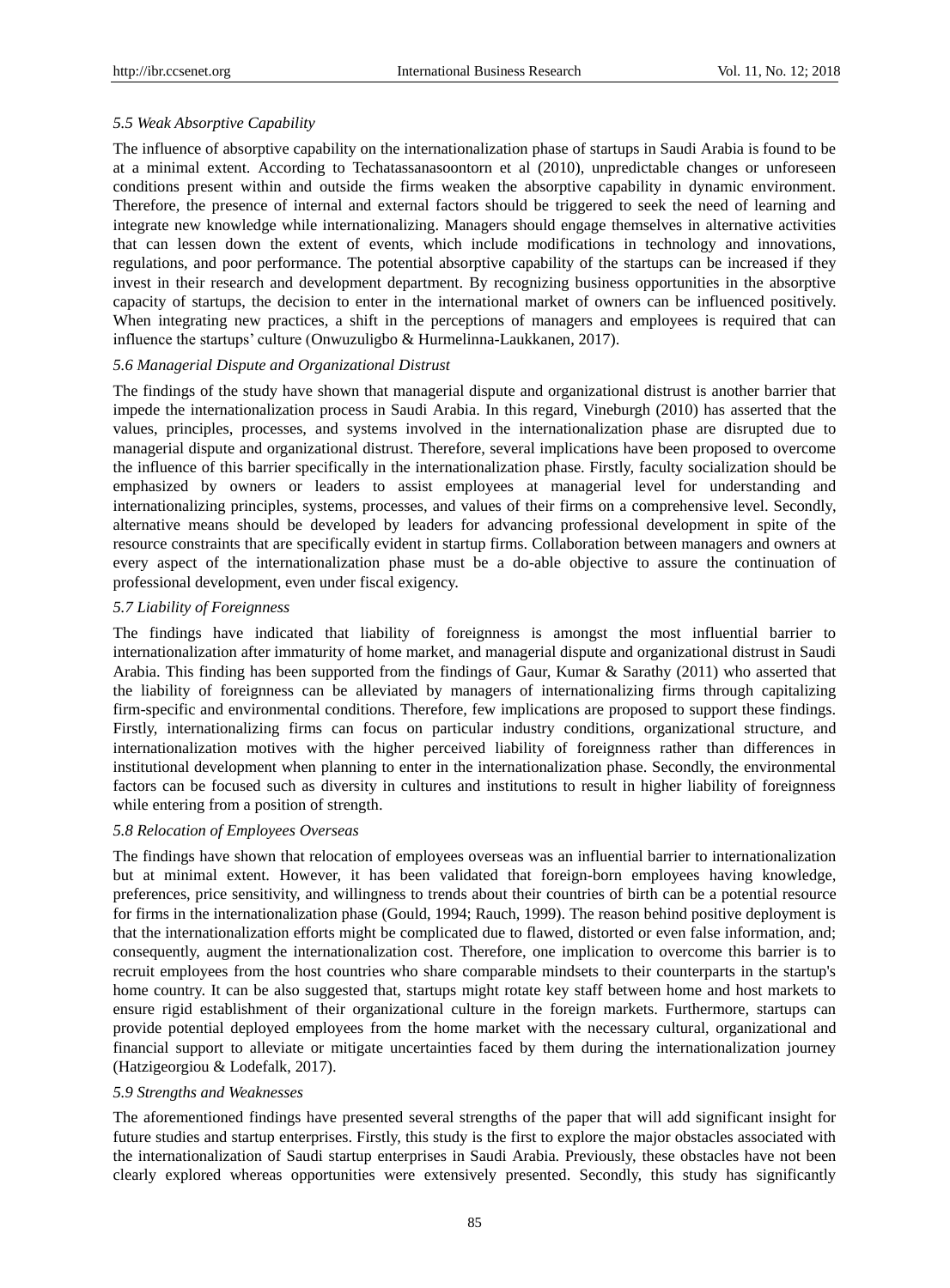presented insights and justifications to the obstacles identified in its context. Thirdly, this study has provided a competitive advantage for startups' decision-makers to identify and overcome the barriers associated with internationalization. It will also assist them in identifying the severity of obstacles affecting their eventual success or failure in the internationalization process. In contrast, the study has only explored and assessed obstacles associated to internationalization; thereby, opportunities for startup enterprises following to internationalization have not been assessed in parallel.

Methodically, future studies should include more companies to present better representation of the population. Secondly, they should also increase the share of medium-sized startups in the aggregate number of the sampling companies. They might also explore the use of post-hoc analysis to indicate the obstacles that mostly influence the internationalization of startup enterprises. Theoretically, future researchers might find it interesting to explore startups' expectations from their home countries' governments when it comes to internationalization as a possible avenue for upcoming studies.

## **6. Conclusion**

The study investigated the barriers to internationalization for Saudi startup enterprises and reported immaturity of home market, liability of foreignness, managerial dispute and organization distrust were the most influential barriers affecting the internationalization process of Saudi startup enterprises. The business activities of startups will be strengthened and their possibility to perform better as compared to internationalized firms with suitable absorptive capacity at home and internationally in addition to having a well-established organizational culture that can support openness to foreign markets. Several implications have been suggested to cope with each barrier, which allow startups to lessen down the extent of barrier to the internationalization phase. Despite identifying findings related to the barriers to internationalization, some limitations have been found in this study. Firstly, the study has only included few sampling firms from the category of medium-sized startups. Secondly, the study was unable to include startups from other regions of the country besides the ones from the Eastern Region and the Riyadh Region due to accessibility reasons.

#### **References**

Abdin, M. (2016). Challenges to Internationalize Bangladeshi SMEs.

- Agndal, H. (2004). *Internationalisation as a process of strategy and change: a study of 16 Swedish industrial SMEs (Doctoral dissertation, Internationella Handelshögskolan)*.
- Alharbi, M. M. (2014). Barriers to franchising in Saudi Arabia. *Journal of Marketing Channels, 21*(3), 196-209. https://doi.org/10.1080/1046669X.2014.913218
- Aljanabi, A. Q. R. A., Noor, N. A. M., & Kumar, D. M. (2014). The mediating role of absorptive capacity in its effect on organizational support factors and technological innovation. *Information Management and Business Review, 6*(1), 25.
- Amann, W. (2003). *The impact of internationalization on organizational culture: A comparative study of international US and German companies* (Doctoral dissertation, Verlag nicht ermittelbar).
- Anna, B., & Ida, S. (2017). *Factors Important for Rapid Internationalization: A Multiple Case-Study of Born Global Internet-Based Service Firms in Sweden*.
- Arndt, C., Buch, C. M., & Mattes, A. (2009). *Barriers to internationalization: Firm-level evidence from Germany* (No. 52). IAW-Diskussionspapiere.
- Azyabi, N. (2013). *Knowledge Management Strategic Orientation is SMEs*. Monash University, PhD thesis.
- Babagi, M. S. (2017). *The Internationalization Processes in Saudi Arabia: The Relationship between International Entry Mode and Business Growth in SMEs*. Proceedings of 134th the IIER International Conference, Dubai, UAE.
- Baranovskaja, K. (2015). *Finnish SME's internationalization analysis*. Entry modes to Russian market: Case study of Tonester Oy Ltd.
- Castro Abancens, I., & Cepeda-Carrión, G. (2016). Social capital, absorptive capacity and entrepreneurial behaviour in an international context. *European Journal of International Management, 10*(4), 479-495. https://doi.org/10.1504/EJIM.2016.077426
- Eriksson, A. (2017). *Government Financing of SMEs: A case study of the Swedish business development check for internationalization*.
- Fuentes, D. D. (2017). *The internationalization of SME in Cantabria. SME Internationalisation Exchange'*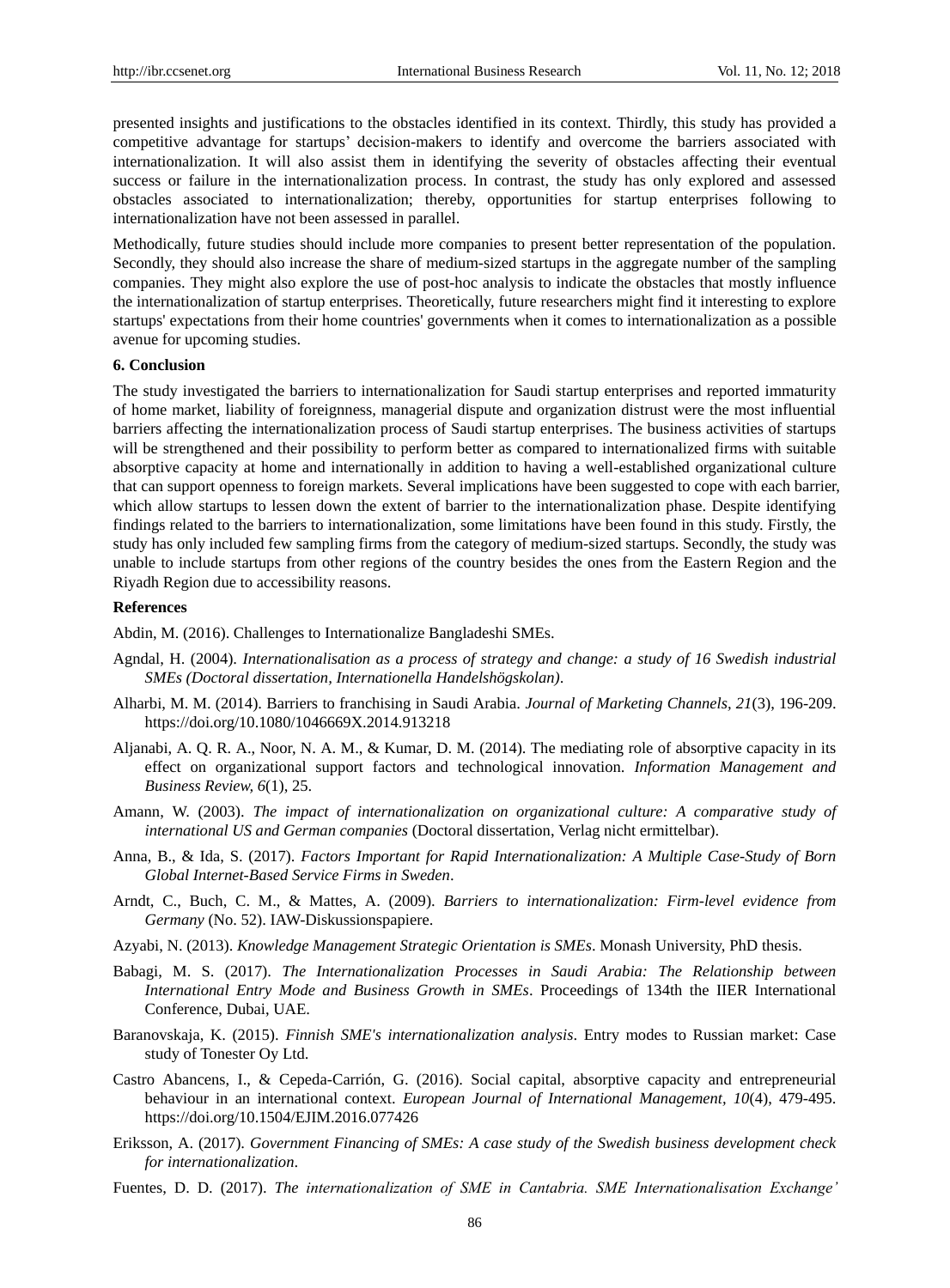*Project.*

- Gaur, A. S., Kumar, V., & Sarathy, R. (2011). Liability of foreignness and internationalisation of emerging market firms. In Dynamics of Globalization: Location-Specific Advantages or Liabilities of Foreignness? (pp. 211-233). Emerald Group Publishing Limited. https://doi.org/10.1108/S1571-5027(2011)0000024016
- Gould, D. (1994). Immigrant Links to the Home Country: Empirical Implications for US Bilateral Trade Flows. *Review of Economics and Statistics 76*(2), 302-316. https://doi.org/10.2307/2109884
- Hatzigeorgiou, A., & Lodefalk, M. (2017). *Anti-Migration as a Threat to Internationalization? (No. 302).* The Ratio Institute.
- Herte, A. D. (2017). SMEs and Start-Ups. Importance and Support Policies in European Union and Romania.
- Hutchinson, K., Barry, Q., Nicholas, A., & Doherty, A.M. (2009). Retailer internationalization: overcoming barriers to expansion. *The International Review of Retail, Distribution and Consumer Research, 19*(3), 251-272. https://doi.org/10.1080/09593960903233673
- Kaiser, U., & Sofka, W. (2006). The pulse of liability of foreignness: dynamic legitimacy and experience effects in the German car market.
- Kalyanasundaram, G. (2018). Why Do Startups Fail? A Case Study Based Empirical Analysis in Bangalore. *Asian Journal of Innovation & Policy, 7*(1).
- Karlsson, O., & Rydqvist, F. (2017). Why are Swedish cleantech firms failing to internationalize? A qualitative study investigating the barriers, drivers and internationalization decisions of private Swedish cleantech firms.
- Kozlova, A. (2014). *Internationalization process of SMEs: motives and barriers. Case study of "Taste of North" (Master's thesis, Universitetet i Nordland).*
- Kritikos, A. S. (2014). *Entrepreneurs and their impact on jobs and economic growth. IZA World of Labor.* https://doi.org/10.15185/izawol.8
- Mann, C., & Sanyal, P. (2010). *The financial structure of startup firms: The role of assets, information, and entrepreneur characteristics.*
- Mupemhi, S., Duve, R., & Mupemhi, R. (2013). Factors Affecting the Internationalization of Manufacturing SMEs in Zimbabwe. *ICBE-RF Research Report*, (62/13).
- OECD (2005). *OECD SME and Entrepreneurship Outlook*: 2005, OECD Paris.
- OECD (2017). *Enhancing the Contributions of SMEs in a Global and Digitalized Economy*.
- Ogunlana, F. (2018). *The role of entrepreneurship as the driver of economic growth*.
- Onwuzuligbo, N., & Hurmelinna-Laukkanen, P. (2017). Absorptive Capacity and Internationalization: A Case Study of Finnish Companies. *International Business Management*.
- Patmore, F., & Haddoud, M. (2015). The Drivers and Barriers Facing Small to Medium‐sized Enterprises (SMEs) Entering the US Market. *Journal of Research Studies in Business and Management, 1*(1), 259-280.
- Pietrasieński, P., & Ślusarczyk, B. (2015). Internationalization of small and medium enterprises: empirical research review on barriers to entry into foreign markets. *Polish Journal of Management Studies, 11*(1), 113-123.
- Prashantham, S., & Yip, G. S. (2017). Engaging with startups in emerging markets.
- Rauch, J. E. (2001). Business and Social Networks in International Trade. *Journal of Economic Literature, 39*, 1177-1203. https://doi.org/10.1257/jel.39.4.1177
- Roy, A., Sekhar, C., & Vyas, V. (2016). Barriers to internationalization: A study of small and medium enterprises in India. *Journal of International Entrepreneurship, 14*(4), 513-538. https://doi.org/10.1007/s10843-016-0187-7
- Ruigrok, W., & Wagner, H. (2003). Internationalization and performance: An organizational learning perspective. *MIR: Management International Review*, 63-83.
- Saeedi, M. R. (2014). *Fostering dynamic capabilities of SMEs*.
- Sekliuckiene, J. (2013). Lithuanian companies in emerging markets: internationalization motives and barriers. *Economics and management, 18*(1), 124-133. https://doi.org/10.5755/j01.em.18.1.3782